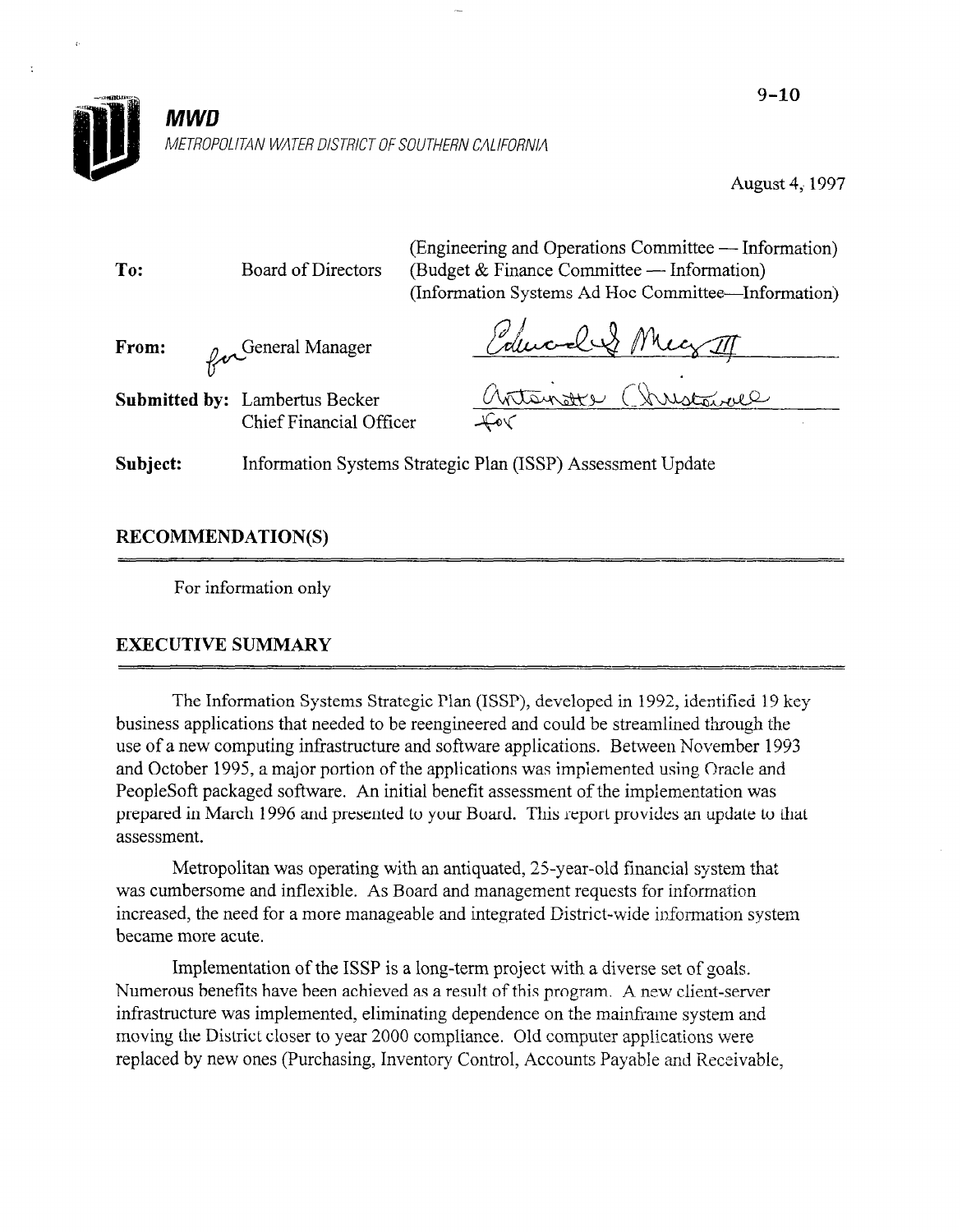General Ledger, Revenue Accounting, Fixed Assets, Human Resources Management and Payroll), permitting more efficient tracking and reporting capabilities. A new chart of accounts was implemented, allowing greater detail in the recording of cost information for management reporting. The Materials Management process was reengineered, resulting in a decentralization of warehouse and data-entry responsibilities and replacement of some inventory items with Just-In-Time vendor contracts. As a result of implementing a new Fixed Assets module, a complete physical inventory of fixed assets was conducted with excellent results.

The primary benefits of the ISSP project are the essentially intangible properties of improved timeliness, quality, consistency and availability of data which enable effective transformation and execution of the District's business processes. As noted above, a majority of those benefits have been realized. There are, however, unrealized benefits in several areas including the Health, Safety, and Enviromnental (HSE) application; integration of some data systems; elimination of "shadow" Information Systems personnel; and data redundancy. These areas have been made a priority for FY 1997/98 and are reviewed in this report.

Staff has completed an assessment of the value/benefits of this project. These benefits come in the form of both tangible (hard dollar) savings and intangible (soft dollar) savings. The benefits can be further divided into annual savings already attained, and future savings. The concrete our or themet urbited the unique savings urbang attention, then future  $\frac{66.84}{26.849 \times 10^{10}}$  between  $\frac{66.840 \times 10^{11}}{22.80 \times 10^{10}}$  with estimated cumulative sample. from between \$6,849,000 and \$11,522,000 with estimated cumulative savings of between \$27,115,000 and \$35,756,000. In addition, there are between \$15,910,000 and \$28,755,000 of potential future benefits.

The cumulative, accretion of these benefits to the District is interesting to the District is illustrated in The cumulative, accuded value of these benefits to the District is intistrated in Table 1 below. This table shows the accumulation of current savings over time and the potential benefit future projects would have in improving the payback period. Three (3) areas are highlighted that show the payback period under various assumptions.

| Table 1 - Summary of Current and Future Benefits (Cumulative) |  |
|---------------------------------------------------------------|--|
| (\$ in Millions)                                              |  |
|                                                               |  |

| Current       | To-Date        | -97/98. | ରହ/ଉତ  | -99/00:                        | AAVAR. | 01/02  | 02/03: |
|---------------|----------------|---------|--------|--------------------------------|--------|--------|--------|
| Min Savings*  | 6,859          | 10,235  | 13,611 | 16,987                         | 20,363 | 23,739 | 27,115 |
| Max Savings*  | 11,522         | 15,561  | 19.600 | 23,639                         | 27,678 | 31,717 | 35,756 |
| Future        | Savings        |         |        |                                |        |        |        |
| Min Savings** |                |         | 3,182  | 6.364                          | 9.546  | 12,728 | 15,910 |
| Max Savings** |                |         | 5,751  | 11,502                         | 17,253 | 23,004 | 28,755 |
| Combined      | <b>Savings</b> |         |        |                                |        |        |        |
| Min Savings   | 6,859          | 10,235  | 16,793 | -23.351<br>$^{\circ}2^{\circ}$ | 29,909 | 36,467 | 43.025 |
| Max Savings   | 1,522          | 15,561  | 25,351 | 35.141                         | 44,931 | 54,721 | 64.51. |

\*Year-to-year increases by Subtotal Annual Savings from Table 2

\*\*Year-to-year increases by Future Annual Savings Total from Table 3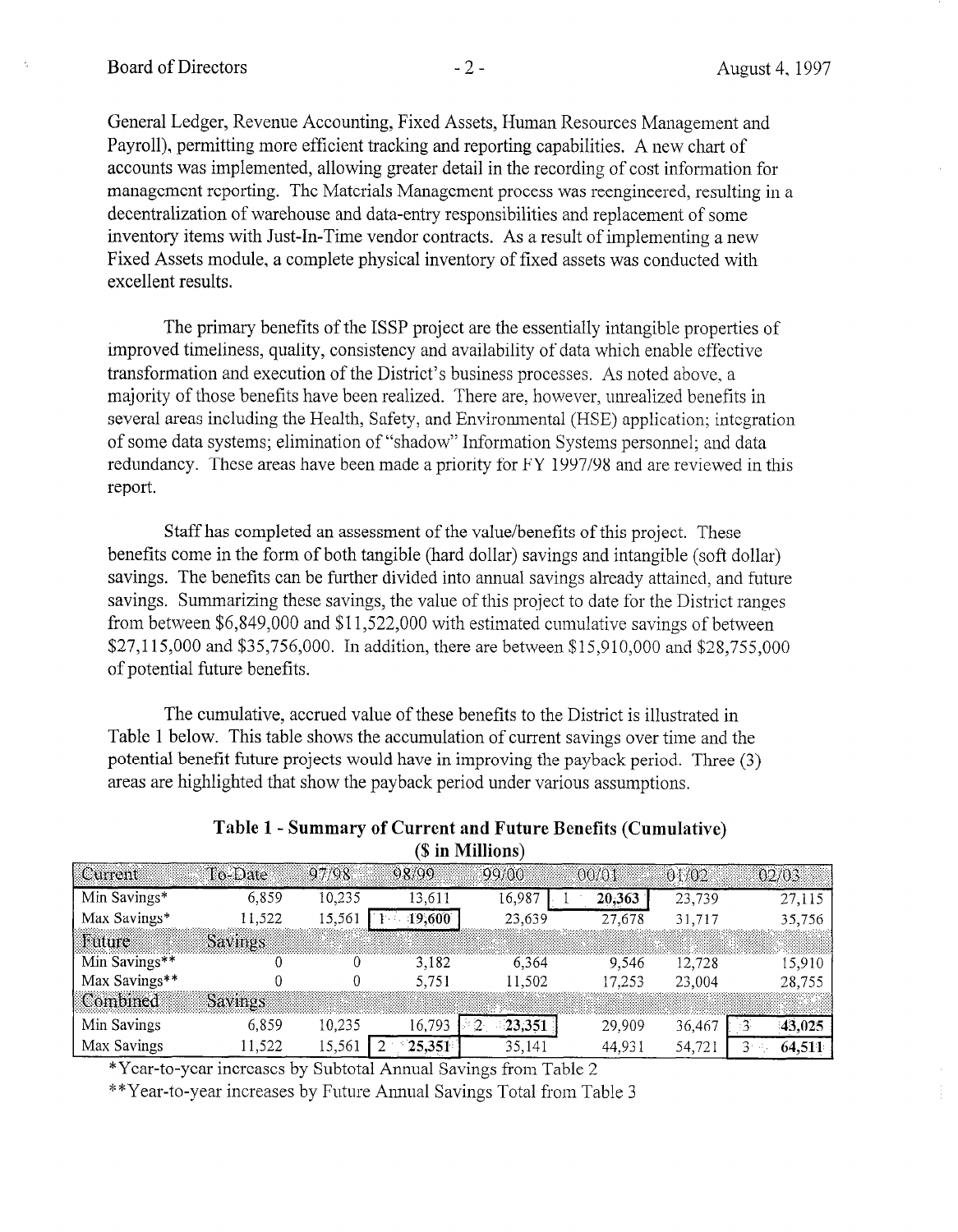$\frac{1}{4}$ 

Area 1: The shaded area labeled "1" shows the expected Phase 1 payback period occurring under minimum or maximum savings conditions - fiscal year 2000/2001 or 1998/1999 respectively. This payback period would be achieved assuming that no additional work on the Phase 1 project is undertaken by MWD staff. In other words, that the additional phases of the project would not be implemented.

Area 2: The shaded area labeled "2" shows a payback period occurring in fiscal years 1998/l 999 or 1999/2000. This payback period is achieved if phase 1 is completely implemented and returning minimum or maximum savings as shown in Table 3 of this report.

Area 3: The shaded area labeled "3" shows expected mimum or maximum savings reached in the tenth year as originally estimated in the authorizing Board letter.

## DETAILED REPORT

## I. SUMMARY OF MARCH 14.1996 ASSESSMENT

Metropolitan began the process of updating and enhancing its information systems environment through the implementation of new software and hardware under the Phase One project of the Information Systems Strategic Plan. The goal of the initial implementation of project of the information by stems buttegle f fail. The goal of the finitial implementation of r has one was to replace the core business ap Oracle Financials, including the General Ledger, Accounts Receivable,

Oracle Financials, moduling the Ocheral Leugel Revenue Accounting and Fixed Assets modules

Oracle Materials Management, including the Purchasing, Inventory Control, and Accounts Payable modules Pentre, and Here and Payroll modules

Propressive framid resource management and Pa

Pyramid hardware, utilizing the Oracle data base.

The initial Phase One system implementation occurred over a two-year period (November 1993 through November 1995). Through November 1995, approximately \$17.7 million of the original \$23 million appropriation were spent. A projected net annual cost savings of \$1,483,000 was achieved through the following activities: De to the sign integration of the second the single shared data base which is shared to a single shared data base which is the second of the second state of the second state of the second state of the second state of the s

> **Data Integrity - Data was converted to a single, shared data base which** permitted users easier access and more capacity to share data in a timely manner. Data accuracy was significantly improved. Causes for inaccuracies were detected and corrected. Decentralization of data entry permitted information to be captured closer to the point of origin, causing more efficient and timely processing to take place.

Materials Management - Oracle Purchasing, Financials, and Inventory software replaced IBM mainframe systems. The software provided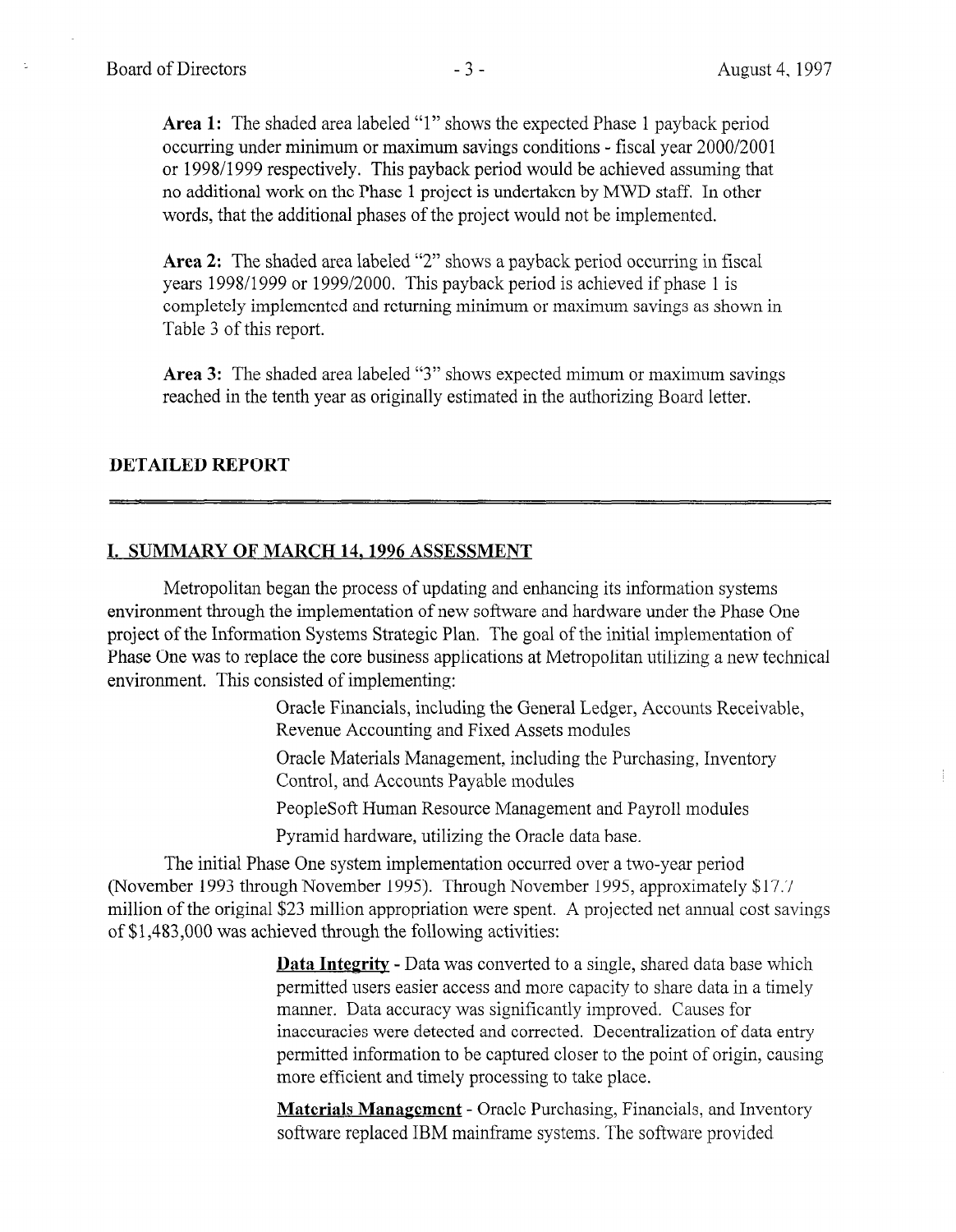electronic interfaces to replace paper transactions. Inventory responsibility was decentralized. Just-In-Time delivery was initiated, resulting in a decrease of requisitions and paper transactions. Staff was reduced by eighteen full-time equivalents, investment earnings increased, vendor discounts resulted in increased savings and inventory handling costs were significantly reduced.

Fixed Assets - Asset accounting entries were calculated automatically, eliminating the need for manual entry. Asset responsibility was enacted at the individual level, permitting more accurate tracking of assets.

**Payroll/Human Resources** - Staff was decreased by five full-time equivalents, while simultaneously gaining increased efficiency in payroll activities and no loss of time in processing benefits to employees.

General Accounting - Staff decreased by three full-time equivalents. Finance core business processes were altered to produce efficiencies in cost transactions, accounting processes, and budget processes. Period closes completed in 20 working days prior to April 1995 were reduced to7 - lOdays.

Information Systems Infrastructure - New development of applications <u>core integration experiment and the Oracle</u> data base integration in the Oracle data base, data was more easily created easy integration mit the Oracle data base, data was more

## II. UPDATE OF BENEFITS OCCURRING SINCE THE MARCH 1996 ASSESSMENT

Since March 1996, continuous improvement has been achieved in all of the functional ance watch 1990, continuous improvement has been achieved in all of the functional areas. The demand for information has risen steadily since implementation of the ISSP in 1993. Additional reporting capabilities and reliability of information have permitted both the Board of Directors and District managers to receive timely information while operating with fewer staff members. Staff has become proficient in using the applications, and processes and procedures have been streamlined, resulting in increased efficiency with an overall reduction of District personnel by approximately 186 since 1994. Although the entire reduction is not directly related to ISSP implementation, this automation has been highly instrumental in the District's ability to increase productivity while simultaneously reducing staff. An additional \$1,300,000 has been spent, bringing total expenditures to \$19.0 million. Below are key changes and benefits, by application area, that have occurred since the March 1996 assessment.

#### **Annual Cost Savings**  $A$ mrual cost savings reported to the Board in  $M$

Annual cost savings reported to the Board in March 1996 totaled \$1,483,000. Using an escalation factor of 3.4% (CPI from November 1995 to June 1997), adjusted savings in 1997 dollars are  $$1,533,000$ . This updated cost savings amount, plus additional hard and soft cost savings identified since the March 1996 report, are summarized in Table 2 below: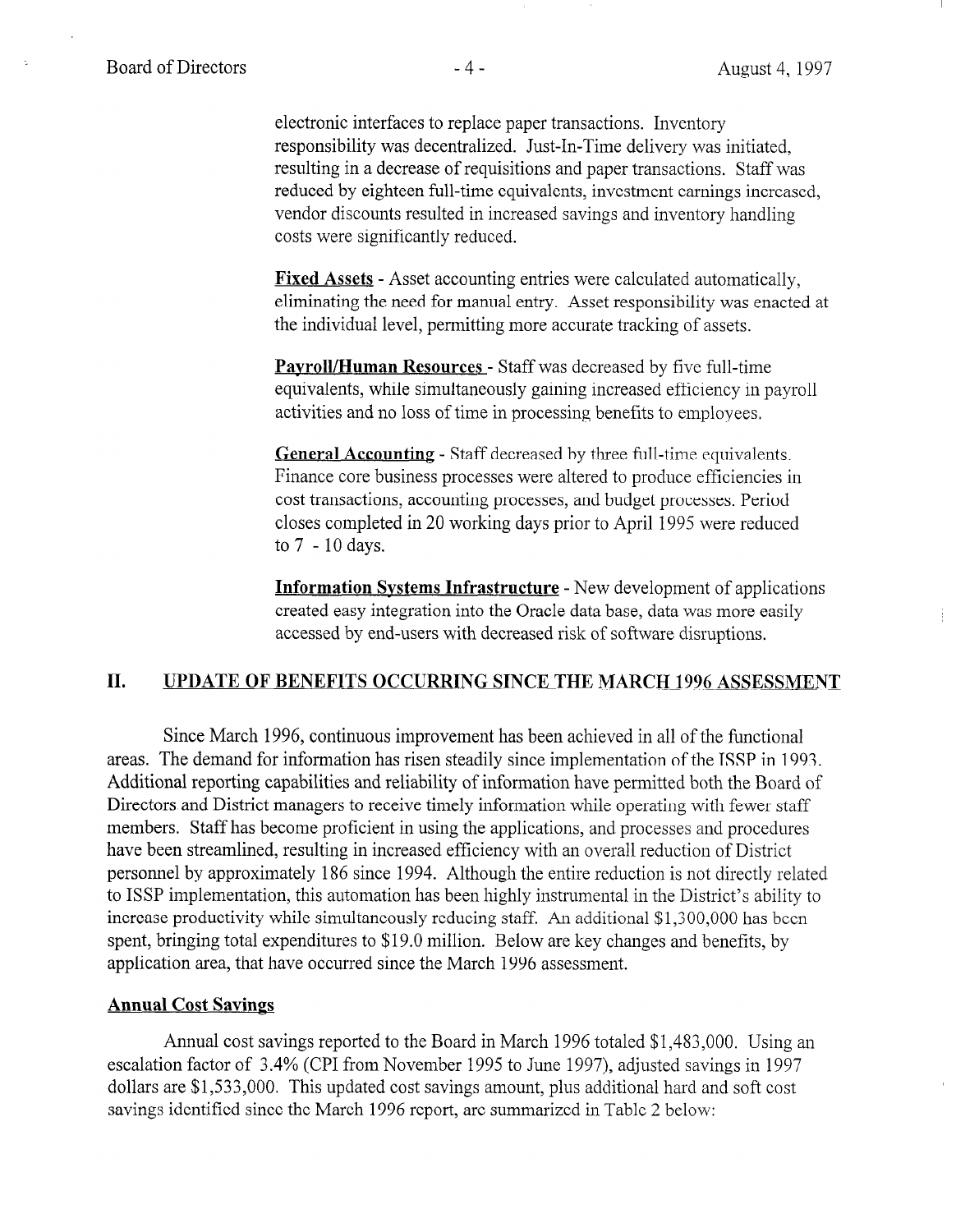Table 2 shows a summary of annual cost savings through June 1997. The number to the left of each item references the paragraph, following the table, where each item is discussed.

Table 2. - Summary of Cost Savings (through June 1997)

| Savings Area.                                     | Hard \$ Savings |          | Soft S Savings |           | <b>Total S Savings</b> |          |
|---------------------------------------------------|-----------------|----------|----------------|-----------|------------------------|----------|
| $(A)$ 18's in 1,000's)                            | From            | Ťο       | From           | $\Box$ To | From                   | Ιoι      |
| 1996 Savings from March 1996 Report               | \$1,483         | \$1,483  |                |           | \$1,483                | \$1,483  |
| SUBTOTAL (PRIOR SAVINGS)                          | \$1,483         | \$1.483  |                |           | \$1.483                | \$1,483  |
| <b>ANNUAL SAVINGS:</b>                            |                 |          |                |           |                        |          |
| 1997 Adjusted Savings from March 1996             | \$1,533         | \$1,533  |                |           | \$1,533                | \$1,533  |
| Report                                            |                 |          |                |           |                        |          |
| 1.1) Just-In-Time Purchasing                      | 5               | 25       | 5              | 75        | 10                     | 100      |
| 1.2) Operating Equipment Physical Inventory       | 273             | 273      |                |           | 273                    | 273      |
| 1.3) 10.7 Oracle Upgrade                          |                 |          | 15             | 75        | 15                     | 75       |
| 1.4) Salvaged Equipment                           |                 |          | 90             | 360       | 90                     | 360      |
| 1.5) Staff Reduction                              | 219             | 219      |                |           | 219                    | 219      |
| 2.1) Ease of Contract Implementation              |                 |          | 12             | 75        | 12                     | 75       |
| 2.2) Increased Functionality                      |                 |          | 10             | 50        | 10                     | 50       |
| 2.3) Budget Process Modification                  | 10              | 50       | 25             | 75        | 35                     | 125      |
| 2.4) Variance Reporting                           |                 |          | 50             | 100       | 50                     | 100      |
| 2.5) Reports on-line                              | 74              | 74       |                |           | 74                     | 74       |
| 2.6) Staff Reduction                              | 438             | 438      | 441            | 441       | 879                    | 879      |
| 3.1) Oracle Licensing Agreement Negotiation       | 89              | 89       |                |           | 89                     | 89       |
| 3.2) Upgrades UNIX Computers & Oracle             | (26)            | (26)     |                |           | (26)                   | (26)     |
| 3.3) Installation of Additional UNIX Computer     | (33)            | (33)     |                |           | (33)                   | (33)     |
| 3.5) Staff Reduction                              | 146             | 146      |                |           | 146                    | 146      |
| SUBTOTAL ANNUAL SAVINGS                           | \$2.728         | \$2,788  | \$648          | \$1.251   | \$3,376                | \$4.039  |
| ONE TIME SAVINGS:                                 |                 |          |                |           |                        |          |
| 3.4) Year 2000 Compliance                         | 2,000           | 6,000    |                |           | 2,000                  | 6,000    |
| TOTAL YEAR TO DATE (CUMULATIVE)<br><b>SAVINGS</b> | \$6.211         | \$10,271 | \$648          | \$1,251   | \$6,859                | \$11.522 |

1. Materials Management and Fixed Assets Management

1.1) Just-In-Time (JIT) Purchasing. Five additional just-in-time contracts were implemented, bringing the current total to 22. Seven more are scheduled for implementation by the end of fiscal year 97/98. JIT contracts have continued to decrease the number of requisitions and paper transactions required throughout the District. Each JIT contract has an estimated savings value of between \$5,000 and \$25,000 and a cost avoidance of between \$5,000 and \$75,000 per year. The amount of the savings and cost avoidance depends upon the volume of purchases and the potential value of the inventory in each contract.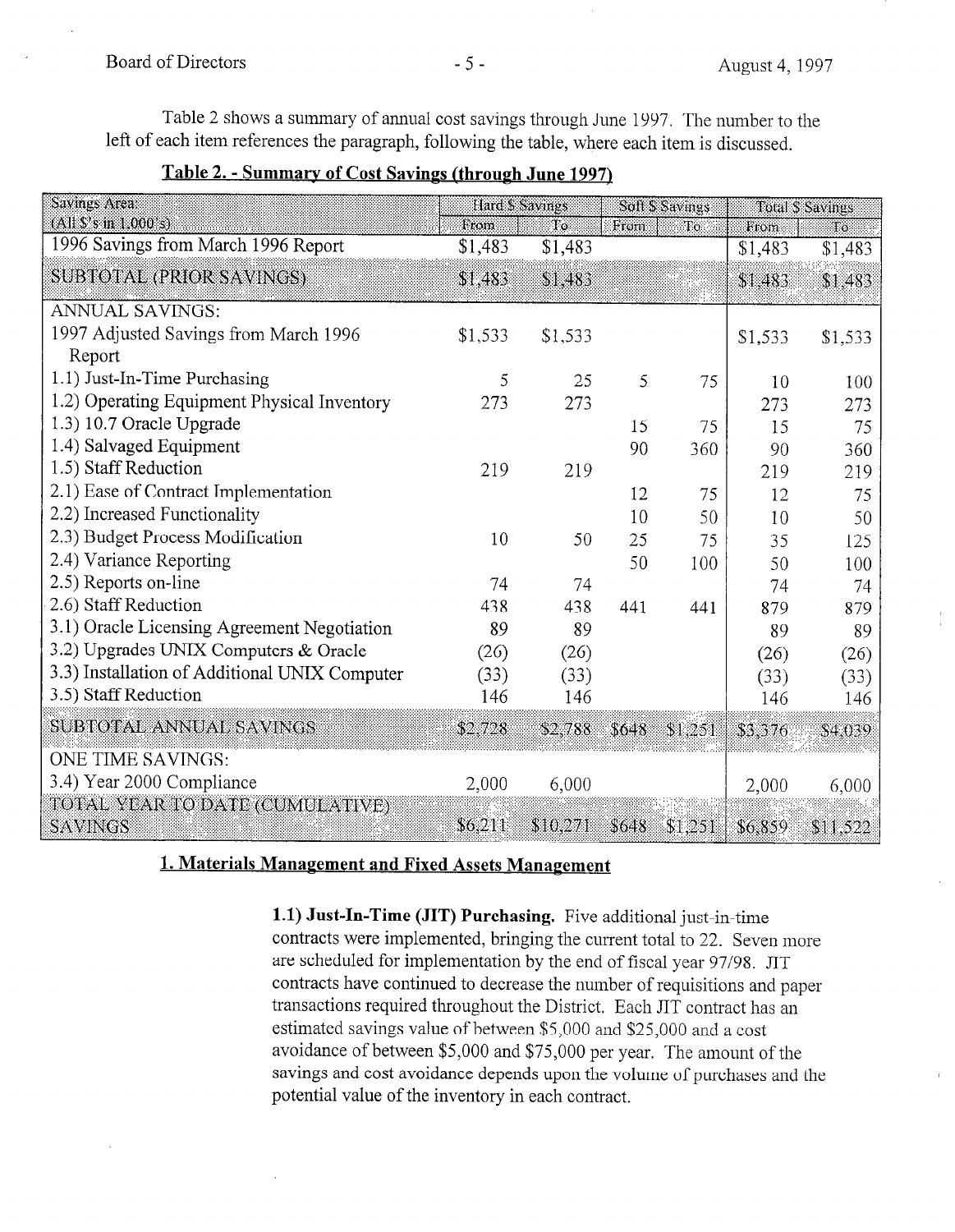1.2) Operating Equipment Physical Inventory And Cycle Counting Process. In April 1996, an inventory of operating equipment was conducted. A total of 5 11 unlocated items, with a net book value of \$279,000, was reported. This compares favorably with the prior inventory which resulted in a total of 1,354 unlocated items with a net book value of \$824,000. Tracking of the equipment was made more efficient through the Oracle Fixed Asset system, which will provide increased ability to track and assign responsibility for operating equipment and prevent future unlocated items. Cycle Counting provides for ongoing assessment of inventory without warehouse work stoppage, requiring less intensive labor and time resources. A net annual savings of \$273,000 has resulted from implementing Oracle Fixed Asset System

1.3) 10.7 Oracle Upgrade - The Materials Management Process Team will implement Oracle 10.7 with minimum modifications, which will result in increased efficiencies to the Inventory Control business process. Once this upgrade is completed staff expects between \$15,000 and \$75,000 of cost avoidance per year.

 $\overline{a}$ 1. We also to problems the unit the unit of some solution of some solution of some solution of some software so were developed to prohibit the unlicensed distribution of software during the salvage process. Both software and data are now routinely during the sarvage process. Dom software and data are now for computer equipment. This has sharply decreased Metropolitan's risk of the metropolitan's risk of the metropolitan's risk of the metropolitan's risk of the metropolitan's risk of the metropolitan's risk of the metropolitan' computer equipment. This has sharply decreased Metropolitan's risk of loss of confidential data and intellectual property. The average value of the software licenses per system salvaged is between \$600 and \$1,200. MWD salvages generally range between 150 and 300 systems per year. Therefore the potential loss reduction is between \$90,000 and \$360,000.

**1.5) stait Reduction**. Three additional positions have been

### **General Accounting/Human Resources and Payroll**

Some of the primary benefits associated with Oracle Financials and PeopleSoft are direct access to data, timely information and increased functionality. Since March 1996, the month-end closing process has been further reduced from 10 working days to 5 to 7 days. Users are now able to directly access reports with drill down capabilities rather than submitting requests through Finance. This allows users to perform their own analyses and permits Finance to provide management with better and more timely financial information. Payroll and Human Resources reports are updated nightly and distributed over the District's wide area network. Prior to implementation there was a two-week delay. Getting this information in a more timely manner is critical to proactive decision making. Raw data in PeopleSoft is utilized on a daily basis to respond to a wide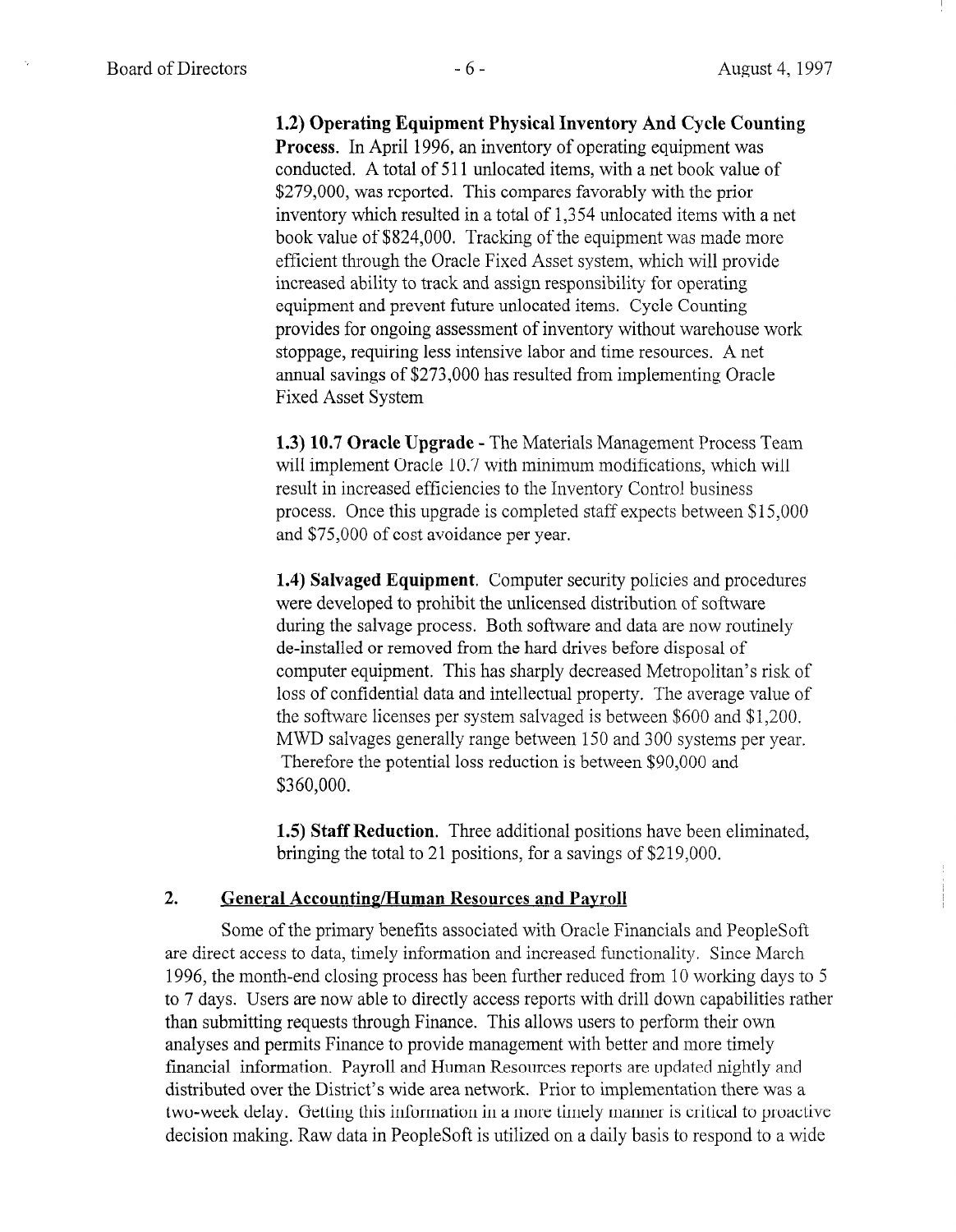variety of ad hoc report requests and feed other systems which depend on current Human Resources data. This improves accuracy and eliminates a great deal of data redundancy which existed in the legacy environment.

> 2.1) Ease Of Contract Implementation - As a result of implementing PeopleSoft, the 1996 AFSCME and MAPA MOUs were implemented more effectively than in the legacy environment. The ease of contract implementation using PeopleSoft has been improved by a factor of 1 OO-150%. The average cost of implementing a labor contract under the old system ranged from between \$25,000 and \$100,000. On average, MWD executes 1.5 labor agreements per year. Cost avoidance in contract implementation ranges from \$12,000 to \$75,000 per year.

> 2.2) Increased Functionality - The legacy payroll system maintained no Human Resources data beyond what was essential to support the payroll function. PeopleSoft maintains comprehensive data on employee job, position and benefits history. It also contains additional integrated functionality such as a Training Administration which has recently been implemented corporate-wide. Staff estimates the value of having this additional data for automated reporting in the system at between \$10,000 and \$50,000 per year.

2.3) Budget Process Modification. The FY 1997/98 Budget process was considerably enhanced through the use of data obtained the use of data obtained the use of data obtained through Oracle in  $\alpha$ consideratif enhanced modern me ase of data columner military of activity ina timely manner, enabling managers to view up-to-date expenditures, from which budgets were calculated and activities analyzed. The value added by this enhanced capability is estimated at between \$25,000 and \$75,000 per year. In addition, the new process saves staff time and overtime during the budget development process worth between \$10,000 and \$50,000 per year.

 $2.4$ ) Variance Reporting. Using the Oracle platform, a system of  $\mathcal{L}$ **2.4) Variance Reporting.** Using the Oracle platform, a system of variance reporting was developed, highlighting budget versus cost data and requiring explanations for variances. Information is now provided to managers within 10 working days after the financial period close. This process helps to identify and correct significant variances earlier in the fiscal year. The added value of this capability is estimated to be between \$50,000 and \$100,000 per year net.  $2.5$ ) order and  $4.5$  operations. Standardizing the financial reports and  $\frac{1}{2}$ 

**2.5) On-Line Reports.** Standardizing the financial reports and implementing them on-line has reduced the number of computer reports. that were previously generated under the old system. This has resulted in an annual net savings of \$74,000.

2.6) Staff Reduction. Six additional positions have been eliminated, bringing the total to eleven positions, for a savings of \$438,000. It should be noted that as the District's focus on cost containment has increased, the amount of time dedicated to cost analysis has increased substantially. As a result of the new tools available through Oracle Financials, existing staff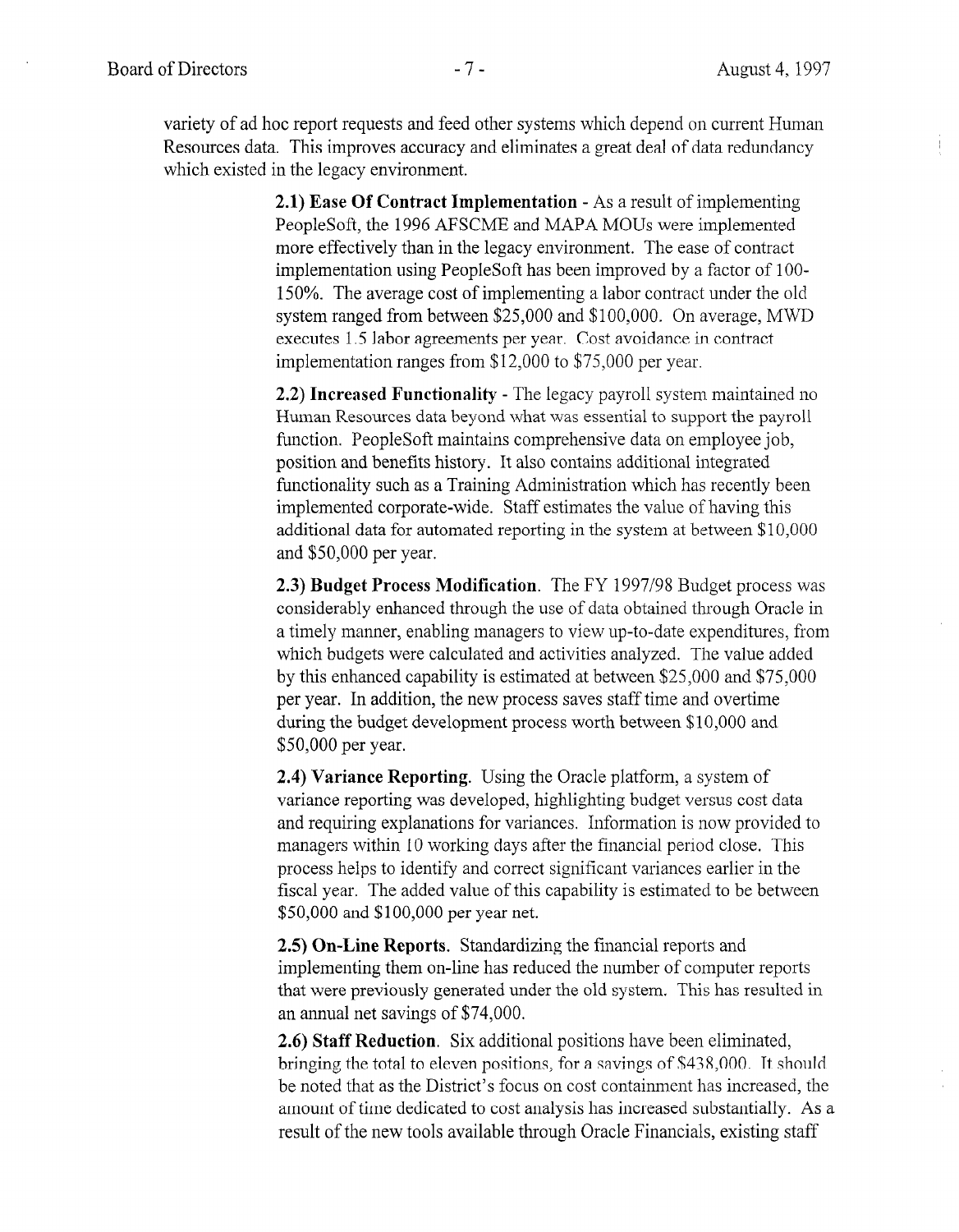have absorbed this workload which otherwise might have required the addition of up to seven FTE's, which represents a cost avoidance of \$441,000.

### 3. Information Svstem Infrastructure

3.1) Oracle Licensing Agreement Negotiation. The Oracle License and Maintenance Agreement was renegotiated in April of 1997. The new agreement brings our current number of licenses into compliance and locks in the maintenance and support price until May 2001. This results in a net annual cost savings of \$89,000.

3.2) Upgrades UNIX Computers And Oracle Database Management System. Capacity of the UNIX computers was increased to accommodate the processing of raw data available to District users. The Oracle data base system has been upgraded, enabling the District to conform with application systems and vendor supported release levels. New releases of the Oracle application and data base management systems will provide additional functionality and ensure conformance with new regulations and industry standards as they become effective. The net annual cost assessed for these upgrades is \$26,000.

3.3) Installation Of Additional UNIX Computer To Support PMIS (Project Management Information Systems) And SOMMS (System Operation Maintenance Management System). The Engineering Division developed and implemented a PMIS application system using Oracle's CASE (Computer-Assisted Software Engineering) tools and database management system. The Operations Division is in the process of implementing Maximo's SOMMS (System Operations Maintenance Management System) application system which will be integrated with the Oracle data base environment. An additional Pyramid UNIX computer was installed to support these new application systems and their future growth. The net annual cost assessed for these upgrades is \$33,000.

3.4) Year 2000 Compliance. PeopleSoft modules, timekeeping, training and payroll are all currently year 2000 compliant. Oracle version 10.7, which will be upgraded during FY 1997/98, is year 2000 compliant. Contracting with Oracle to develop and provide the upgrade places responsibility on the vendor to assure compliance. It is estimated that the District will achieve compliance for the Financial Systems two years ahead of schedule. Converting to Windows NT hardware further ensures year 2000 compliance, as the standardized hardware selected specifies year 2000 compliance. Industry estimates list the cost of updating a legacy system for year 2000 compliance in an organization the size of Metropolitan to run between \$l,OOO,OOO and \$3,000,000 per major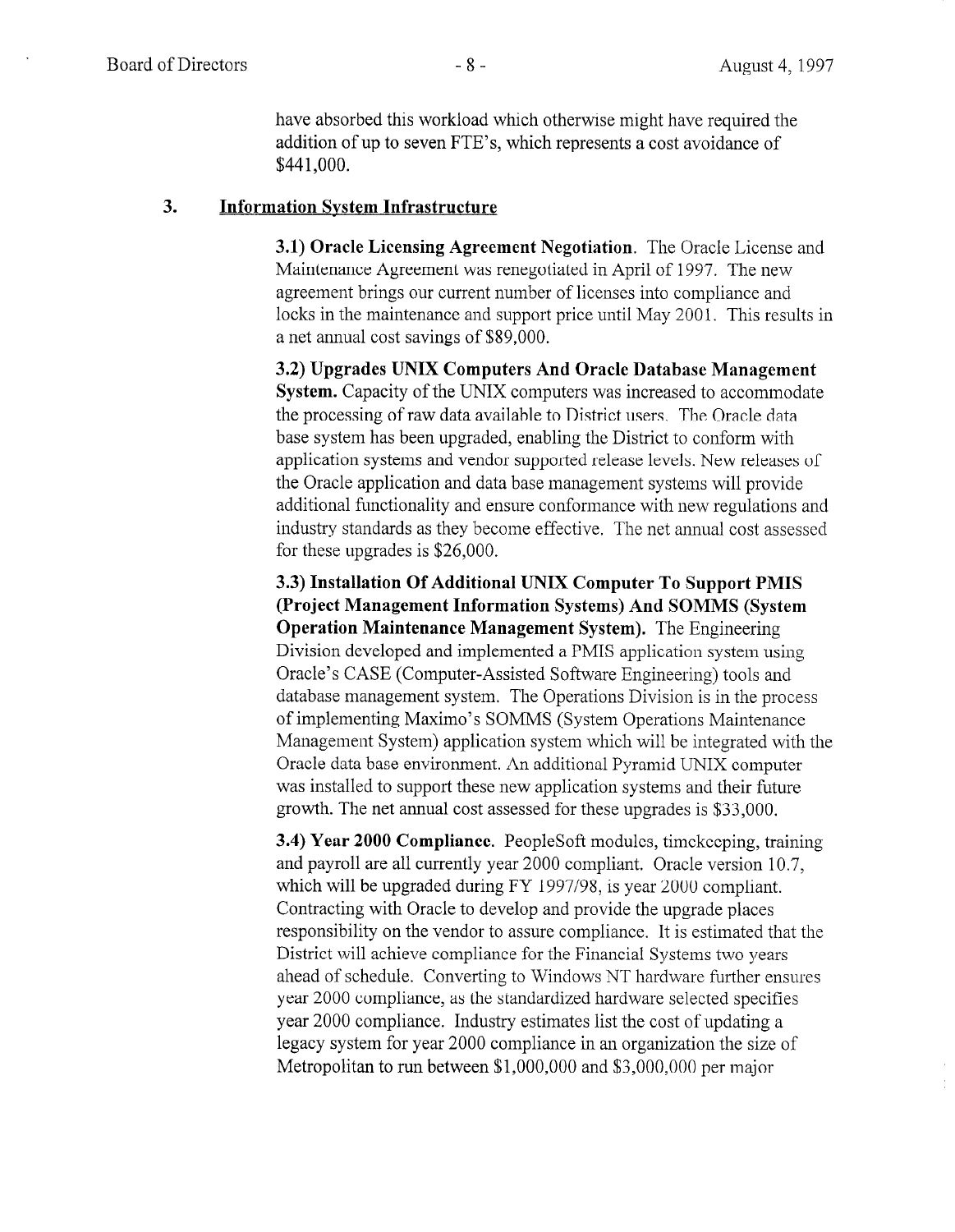business system. Therefore the cost avoidance value of Phase 1 implementation of PeopleSoft and Oracle is between \$2,000,000 and \$6,000,000.

3.5) Staff Reduction. Two positions have been eliminated for a savings of \$146,000.

## Future Outlook

Additional savings are anticipated with the implementation of several planned system enhancements. The estimated future savings and benefits are summarized in Table 3.

| Savings Area                            | Hard S Savings |         | Soft Savings |         | Total S Savings |         |
|-----------------------------------------|----------------|---------|--------------|---------|-----------------|---------|
| $(A11\;\$ \; s \; in \; 1.000 \; s)$    | From           | Tо      | From         | ில      | From            | Ιo.     |
| 1) Benefits Administration              | \$713          | \$713   |              |         | \$713           | \$713   |
| 2) Improved Recruiting Process          | 248            | 248     |              |         | 248             | 248     |
| 3) Legacy Electronic Timekeeping System |                |         | 50           | 200     | 50              | 200     |
| 4) Elimination of Mainframe             | 300            | 300     |              |         | 300             | 300     |
| 5) Health, Safety & Environmental Sys   | 696            | 696     |              |         | 696             | 696     |
| 6) Oracle Upgrades                      | 150            | 500     |              |         | 150             | 500     |
| 7) Package Integration                  |                |         | 25           | 100     | 25              | 100     |
| 8) Shadow IS Organizations              |                |         | 1,000        | 3,000   | 1,000           | 3,000   |
| $\overline{101\text{Als}}$              | 82.107         | \$2.457 | \$1,075      | \$3,300 | \$3.182         | \$5.757 |

### Table 3 - Future Annual Savings

With  $P$  resources is a resource of largely untapped functional areas,  $\frac{1}{2}$ which propressor is a reservoir of largery dinapped functional areas. As three, resource and priorities permit, these functions are being made available throughout the District. Recent examples include enhanced Training Administration capability and Grievance Tracking.

Since the implementation of Payroll in November of 1995, PeopleSoft has been through Since the implementation of Payron in November of 1993, PeopleSoft has been three two major software upgrades and the third is currently underway in order to prepare for the implementation of the Time  $\&$  Labor module which will replace the mainframe timekeeping system.

Metropolitan will continue to fine-tune business policies, roles and procedures to take full advantage of the new products. These refinements will result in additional benefits. There are however, nine benefit areas cited which remain as yet unrealized from this project. The areas are as follows:

> 1) Implementing the Benefits Administration function to manage open enrollment and event maintenance for all employees, and to track key data on benefit plans. Anticipated annual cost savings upon implementation will be \$713,500.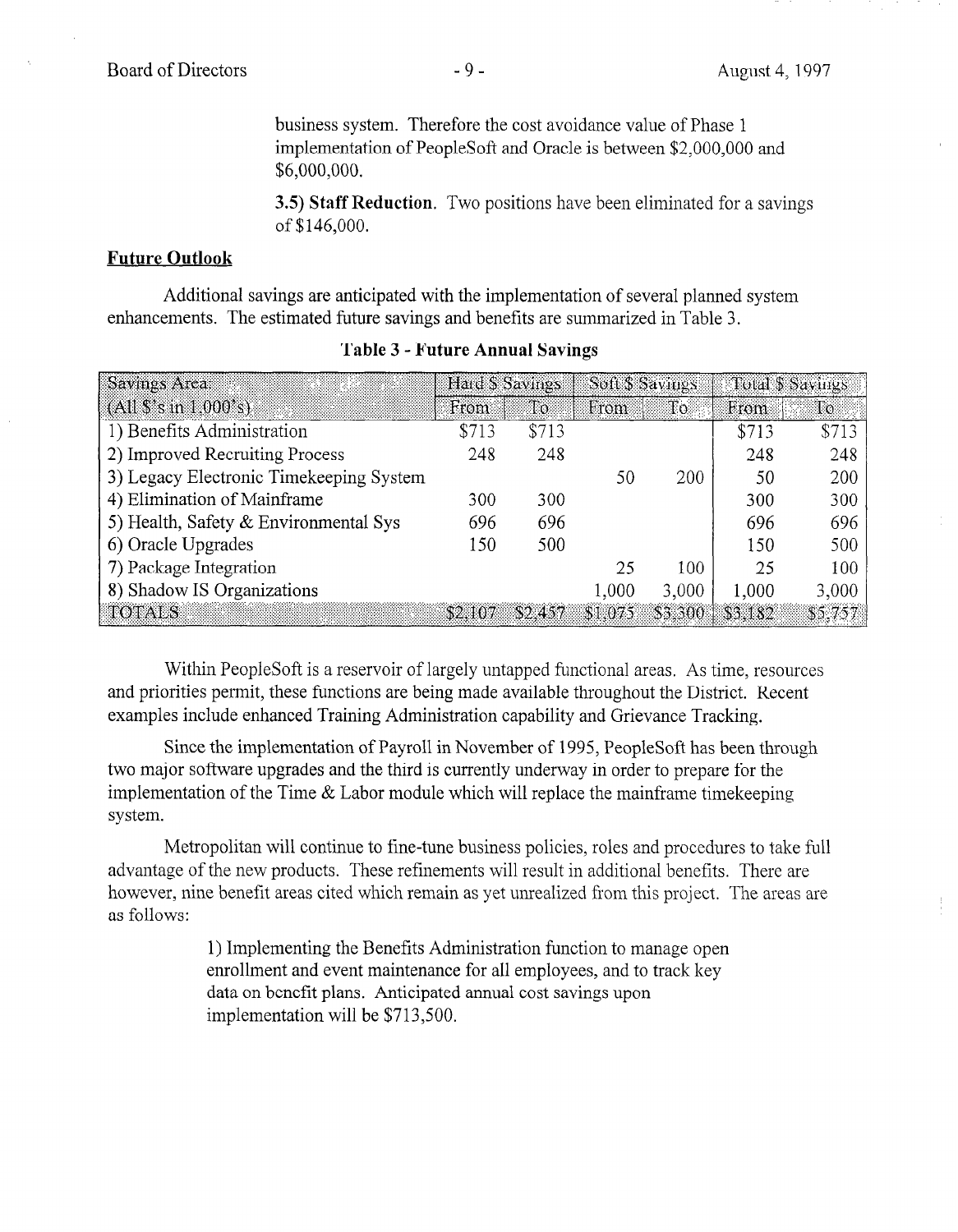2) Improving the recruiting process, including the identification of qualifications and skills, the specification of job requirements, the creation of recruitment checklists and the development of fixed interview schedules. Anticipated annual cost savings upon implementation will be \$248,000.

3) Replacing the legacy Electronic Timekeeping System (ETS) with the PeopleSoft Time & Labor module, which will yield superior business functionality while allowing the District to divest itself of an outmoded and expensive computing platform. The estimated cost avoidance in this area is \$50,000 to \$200,000 per year.

4) Elimination of Mainframe - The IBM mainframe is still being used for two mission critical applications in the District. These applications are Time and Attendance Reporting and Electronic Mail/Calendar. A replacement client-server based mail/calendar system was activated in March 1997. Migration to that system should be complete by September 1, 1997. The client/server PeopleSoft Time and Labor module that will replace the mainframe system is scheduled to go on-line between November 1997 and January 1998. With the implementation of these last two systems, this benefit will be realized representing an annual savings in hardware and software costs of \$300,000.

5) Health, Safety and Environmental (HSE) applications identified in the  $U$ <sup>1</sup> have also not been interested.  $U$  comprehensive review of  $U$  comprehensive review of  $U$ systems by statement of the systems by since 1996. And the 1996. And the 1996. And the 1996. And the 1996. And the 1996. And the 1996. And the 1996. And the 1996. And the 1996. And the 1996. And the 1996. And the 1996. And systems by staff has been underway since 1996. Anticipated annual savings of approximately \$696,000 should result from implementation.

 $\alpha$  with the Oracle 10.7 upgrade scheduled for completion in July 1998,  $\alpha$ of with the Oracle TO. Tupgrade scheduled for completion in Jury staff estimates a cost avoidance savings of between \$500,000 and  $$600,000$  per year. This savings is the result of implementing this upgrade without most of the customizations contained in the current version of Oracle. We expect Oracle upgrades to occur about every two years at a cycle cost of between \$200,000 and \$700,000. 7) Package integration was listed as a major benefit of this project. To

7) Package integration was listed as a major benefit of this project. To date, the integration of our systems has dramatically improved, but there is still need for improvement. For example, the Oracle modules were heavily customized to meet MWD business practices as they existed in 1995. This high degree of customization has resulted in some integration problems and has caused some difficulty in keeping up with current vendor software releases. The Oracle upgrade project approved by the Board in June 1997 is designed to address this issue. The potential cost avoidance through better package integration ranges from \$25,000 to  $\frac{1}{2}$ 

8) Another goal of this project was to "bring the so-called 'shadow" Information Systems personnel out of the background and fully integrate